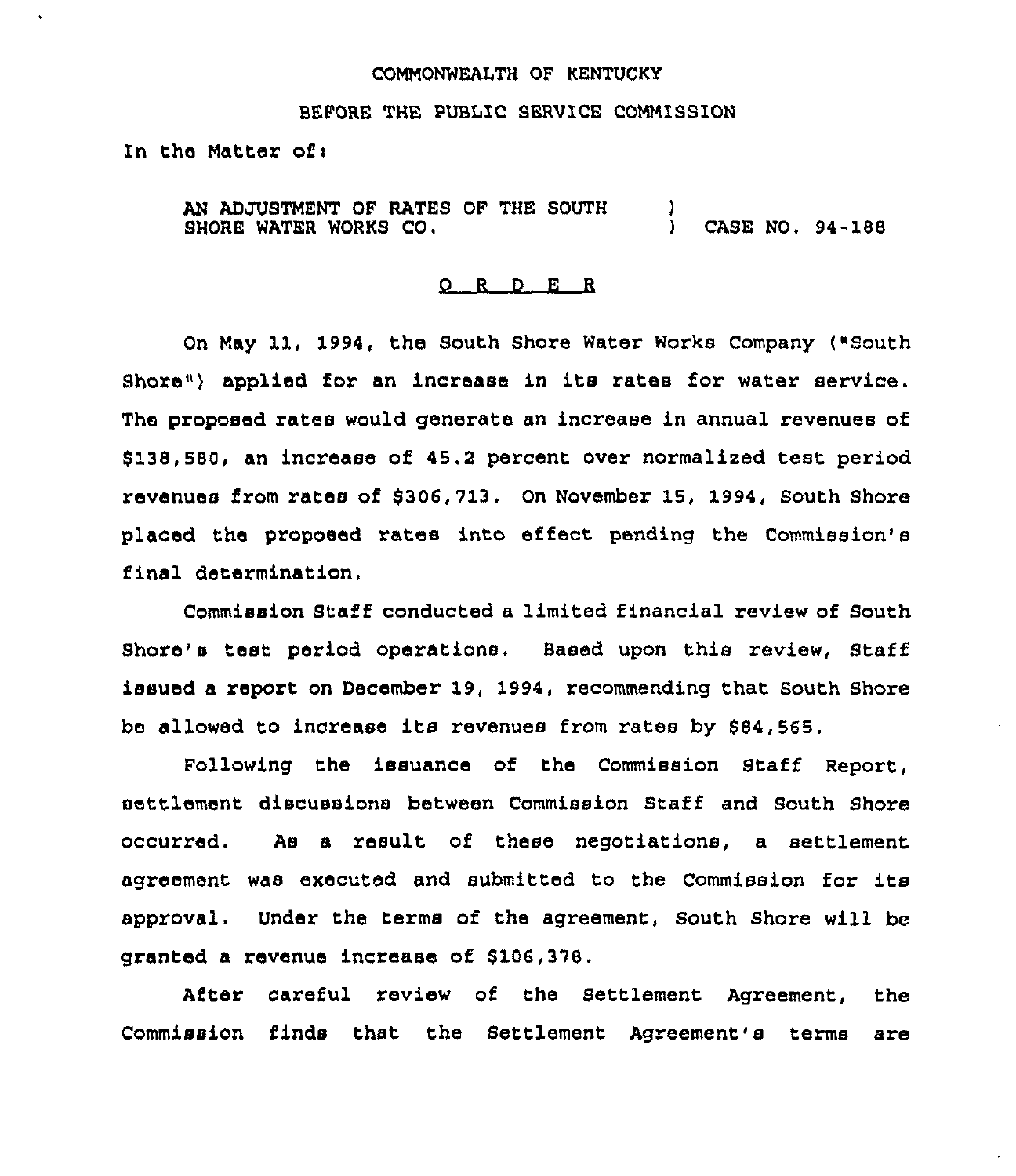reasonable and that the Settlement Agreement is in the public interest and should be accepted.

IT IS THEREFORE ORDERED that:

1. The rate proposed by South Shore in its application is denied.

2. The Settlement Agreement, appended hereto as Appendix A, is incorporated into this Order as if fully set forth herein.

3. The terms and conditions set forth in the Settlement Agreement are adopted and approved.

4, The rates set forth in Appendix 5 are approved for service rendered by South Shore on and after November 15, 1994.

5. South Shore shall refund all amounts collected in excess of the rates approved for service rendered from November 15, 1994 until the date of this Order.

6. South Shore shall refund the amounts collected in excess of the rates established herein plus interest at a rate equal to the average "3-month Commercial Paper Rate" for February, 1995, as reported in the Federal Reserve Bulletin and the Federal Reserve Statistical Release.

7. The refund shall be made by either direct payment or bill credit within 60 days of the date of this Order as required by KRB  $278.190(4)$ .

8. Within 30 days of the date the refund is completed, South Shore shall file with the Commission a summary statement showing a reconciliation of customer billings and the amount refunded.

 $-2-$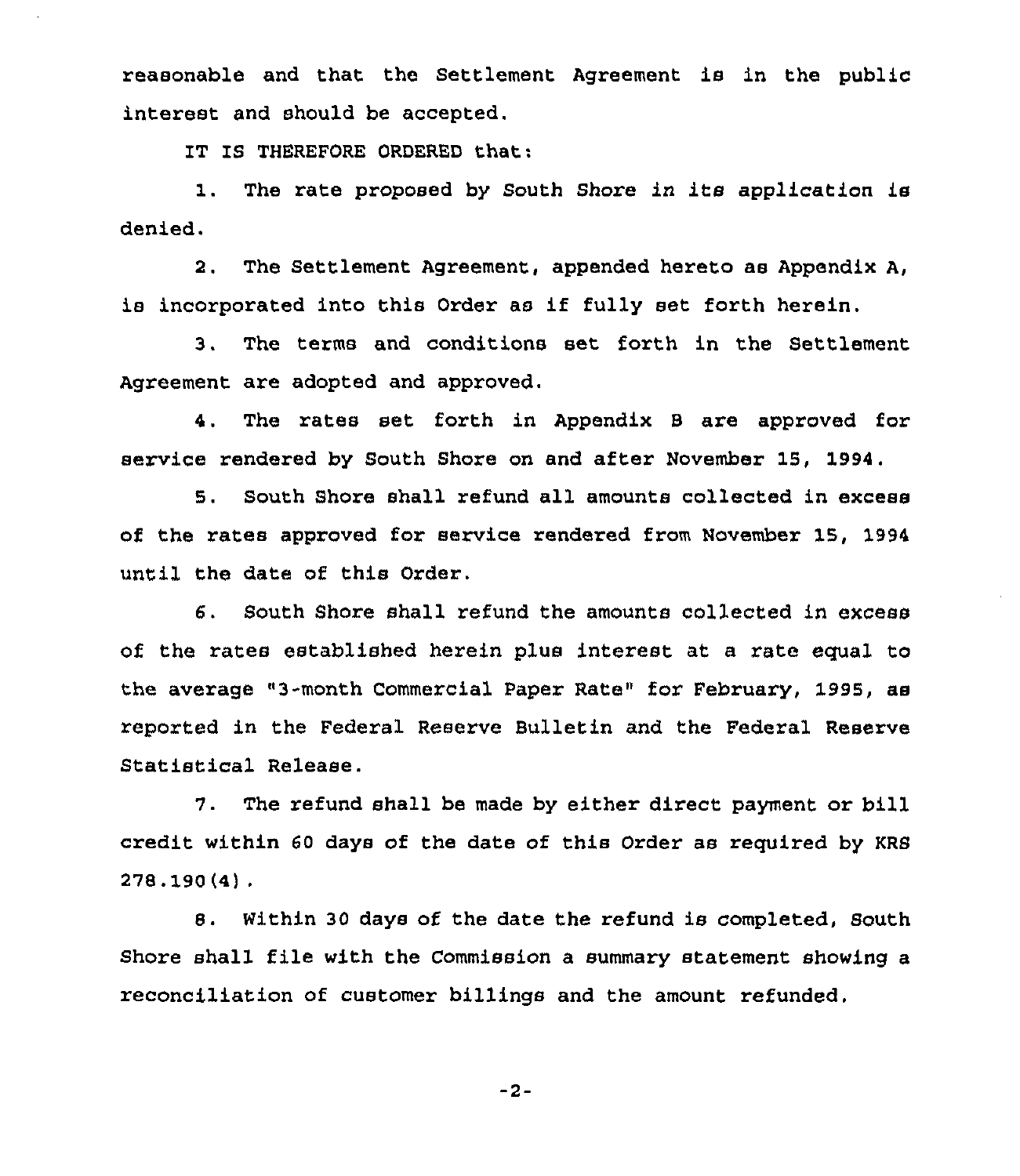9. Within 30 days of the date of this Order, South Shore shall file with the Commission its revised tariff setting out the rate approved for service rendered on and after the date of this Order.

Done at Frankfort, Kentucky, this 8th day of Murch, 1995.

PUBLIC SERVICE COMMISSION

Chairman

V<del>lce</del> Chairmah

 $K$  Presidents

Commissioner

ATTEST:

Executive Director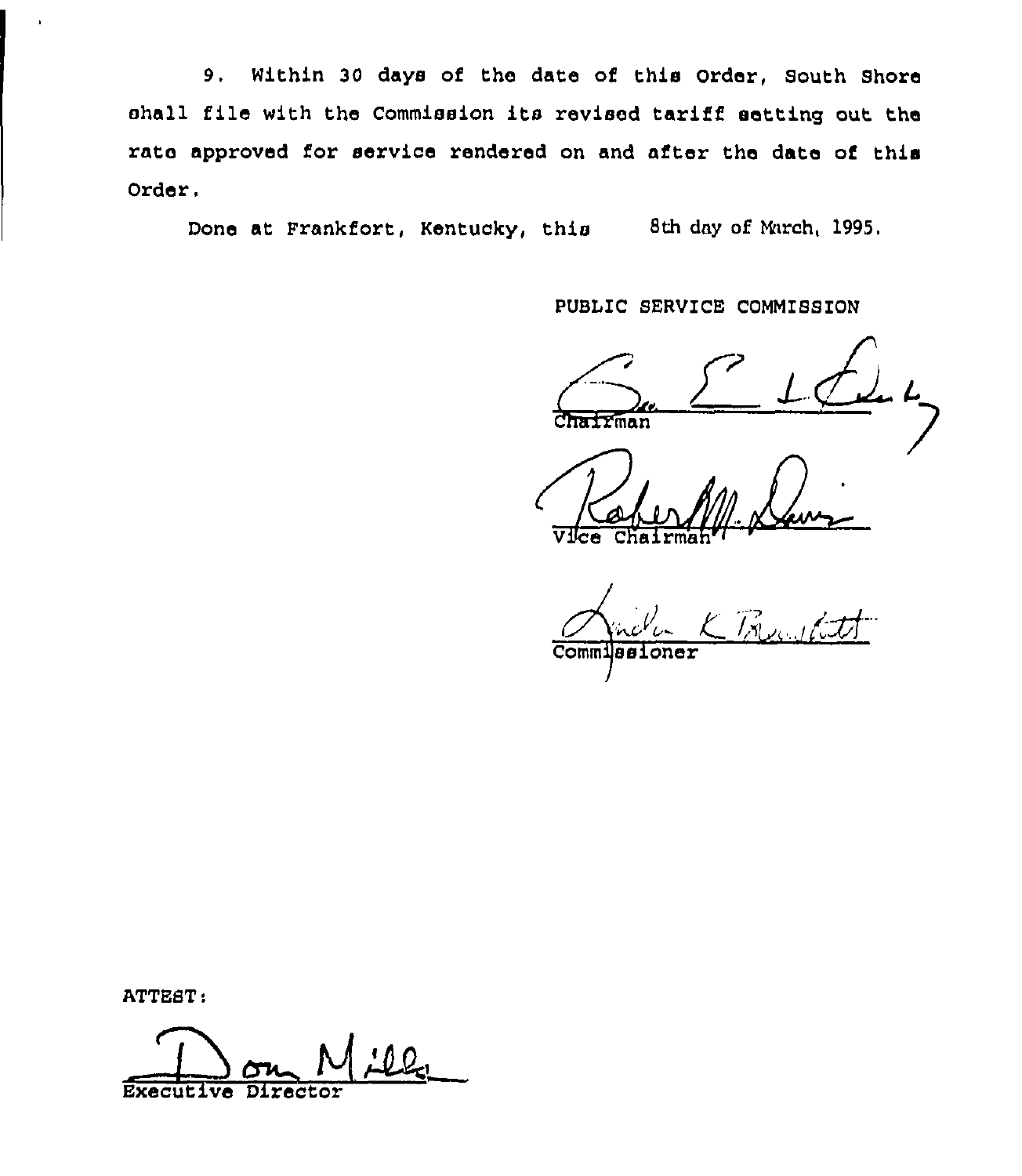## APPENDIX TO AN ORDER OF THE KENTUCKY PUBLIC SERVICE<br>COMMISSION IN CASE NO. 94-188 DATED March 8. 1995 March 8, 1995RECEIVED

## COMMONWEALTH OF KENTUCKY

# FEB 23 1995

#### BEFORE THE PUBLIC SERVICE COMMISSION

PUBLIC SERVICE **COMMISSION** 

In the Matter of:

AN ADJUSTMENT OF RATES OF THE SOUTH SHORE WATER WORKS COMPANY

,<br>) CASE NO. 94-188 )

## **AGREEMENT**

THIS AGREEMENT is made and entered this 3.d day of February, 1995, by and between the STAFF OF THE PUBLIC SERVICE COMMISSION OF KENTUCKY ("Commission Staff") and SOUTH SHORE WATER WORKS COMPANY ("South Shore").

## $W$ ITNESSETH:

THAT, WHEREAS, on May 11, 1994, South Shore applied to the Public Service Commission for authority to adjust its basic rates to produce additional annual revenue in the amount of \$138,580; and

WHEREAS, no persons have sought or been granted intervention in this proceeding; and

WHEREAS, on December 19, 1994, Commission Staff submitted to the Commission a report on South Shore's application in which it recommended that South Shore's ratos be adjusted to increase its operating revenues by 884,666; and,

WHEREAS, since filing its application for a rate adjustment, South Shore has applied to the Public Service Commission for a Certificate of Public Convenience end Necessity to construct additional wells; and,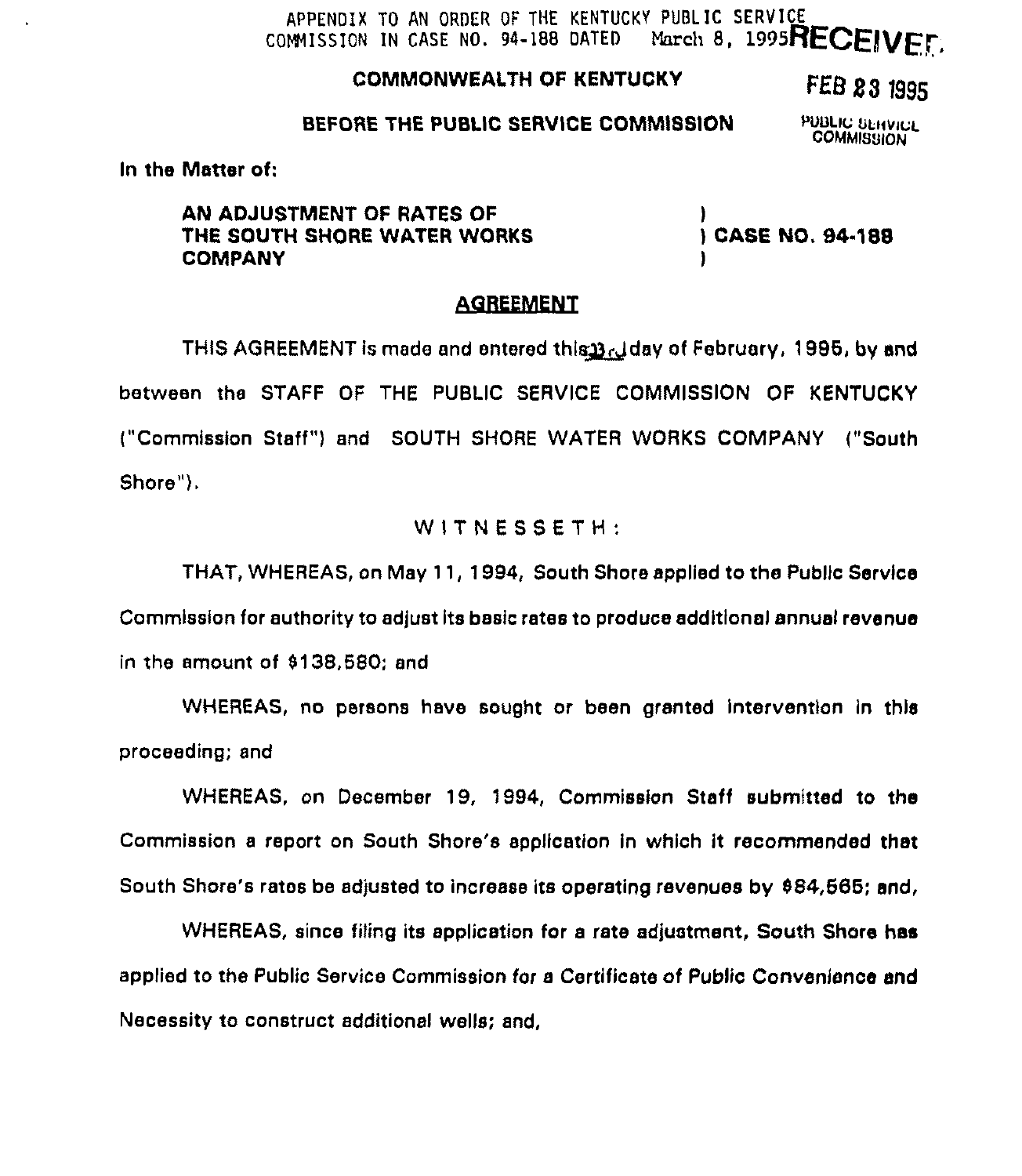WHEREAS, tho Public Service Commission has granted South Shore a Cortificato of Public Convonienco and Necessity to construct additional wells; and,

WHEREAS, South Shore and Commission Staff have mot and discussed South Shore's application and reached agreement on all outstanding issues;

NOW, THEREFORE, be it rosolved that:

1, South Shore ond Commission Staff mutually agree that all outstanding issues raised in this proceeding shall be resolved by this Settlement Agreement.

2. South Shore and Commission Staff agree that South Shores' adjusted revenue for the test-year period (January 1, 1993 to December 31, 1993) is  $$329,051.$  A summary of adjusted revenues is as follows:

| Meter Water Sales               | \$306,713 |
|---------------------------------|-----------|
| <b>Other Operating Revenues</b> | 10,633    |
| Other Income                    | $-11.705$ |
| <b>Total Revenue</b>            | \$329,051 |

"Other Income" includes interest income and revenue from the sale of water usage information to the City of South Shore.

3. South Shore and Commission Staff agree that South Shore's adjusted

tost-year operating expenses ere 4365,501, These expenses are summarized below:

Operation & Maintenance:

| Salaries & Wages - Employee            | \$124,369 |
|----------------------------------------|-----------|
| Salaries & Wages - Officers            | 38,703    |
| <b>Employee Pension &amp; Benefits</b> | 19,200    |
| <b>Electric Expense</b>                | 27,278    |
| Gas - Columbia Gas of Ky.              | 1,452     |
| Chemicals                              | 11,398    |
| Matorials & Supplies                   | 31,411    |
| <b>Engineering Fees</b>                |           |
| <b>Accounting Fees</b>                 | 2,400     |
| Legal Fees                             |           |
| Management Fees                        |           |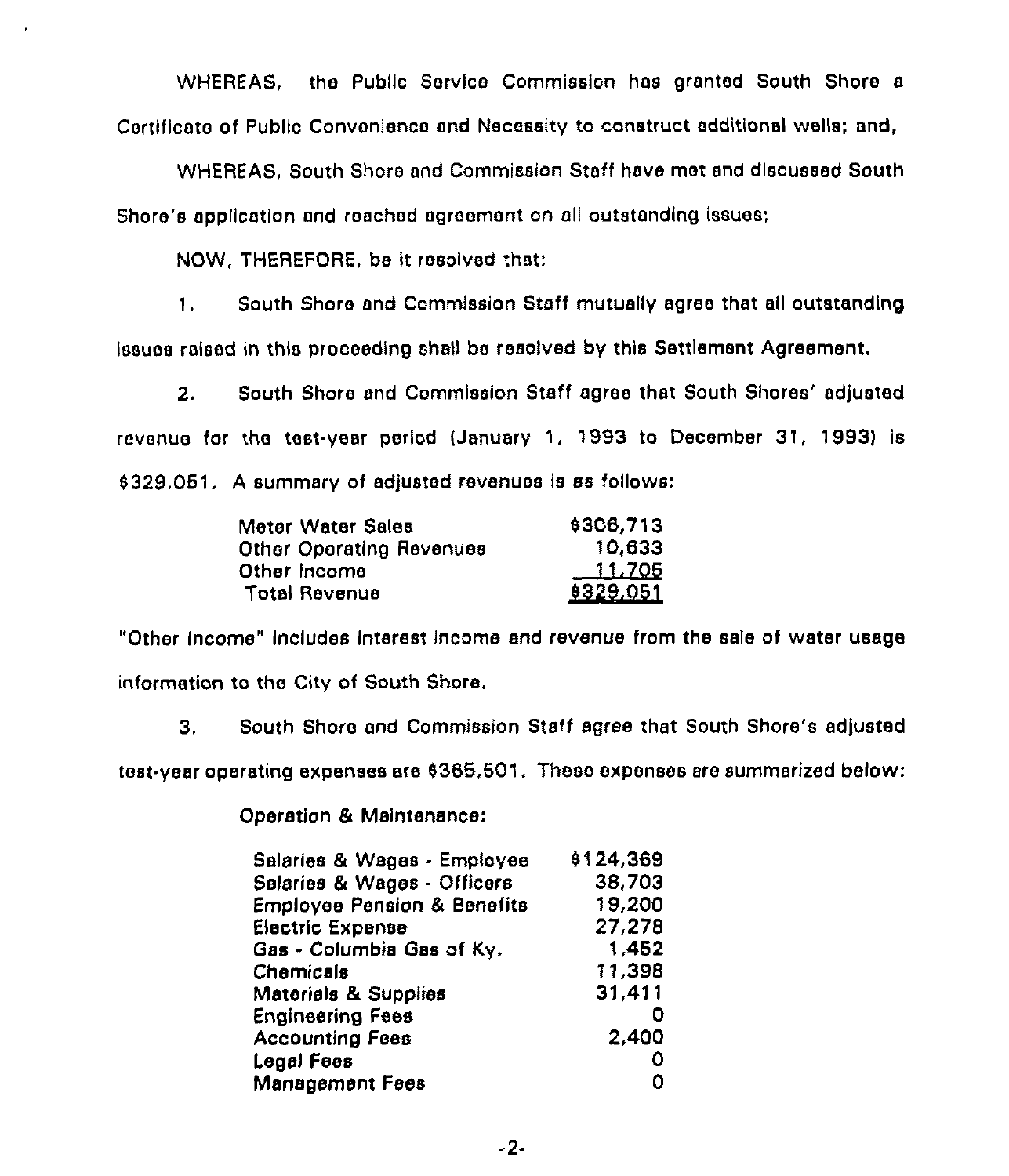| <b>Testing Fees</b>                     | 1,008            |
|-----------------------------------------|------------------|
| Rent - Building                         | 7,800            |
| Lease - Trucks                          | 11,904           |
| Transportation                          | 6,196            |
| Insurance - Vehicle                     | 2,926            |
| Insurance - General Liability           | 5,848            |
| <b>Insurance - Workers Compensation</b> | 9,407            |
| <b>PSC Assessment</b>                   | 622              |
| Total                                   | 9301.922         |
| Depreciation                            | 30,464           |
| Amortization                            | 12,119           |
| Taxes Other Than Income Tax             | <u> 20,996</u>   |
| <b>Total Operating Expense</b>          | <u>\$365,501</u> |

4. Based upon the agreed adjusted test-year revenues and expenses, South

Shore requires a revenue increase of 8106,378. This increase is calculated as follows:

| <b>Operating Expenses</b>        | \$365,501        |  |  |  |
|----------------------------------|------------------|--|--|--|
| <b>Operating Ratio</b>           | <u>88.00%</u>    |  |  |  |
| Subtotal                         | \$415,342        |  |  |  |
| Less: Operating Expenses         | 366,501          |  |  |  |
| Margin Exclusive of Income Tax   | \$49,841         |  |  |  |
| Times: Gross-up Margin           | 1.2254902        |  |  |  |
| Margin Inclusive of Income Tax   | \$61,080         |  |  |  |
| <b>Add: Operating Expenses</b>   | 365,501          |  |  |  |
| <b>Annual Well Cleaning</b>      | 8,848            |  |  |  |
| Revenue Requirement              | \$435,429        |  |  |  |
| <b>Less: Metered Water Sales</b> | 306,713          |  |  |  |
| <b>Other Operating Revenue</b>   | 10,633           |  |  |  |
| Other Income                     | <u> 11.705</u>   |  |  |  |
| Revenue Increase                 | <u>\$106,378</u> |  |  |  |

5. The following monthly rates will produce operating revenue of \$413,166,

based upon test-year water sales:

| First 1,000 gallons | \$5.36 (Minimum Bill)  |  |
|---------------------|------------------------|--|
| Next 9,000 gallons  | 2.66 per 1,000 gallons |  |
| Next 20,000 gallons | 2.22 per 1,000 gallons |  |
| Over 30,000 gallons | 2.11 per 1,000 gallons |  |
| <b>Hydrants</b>     | \$9.45                 |  |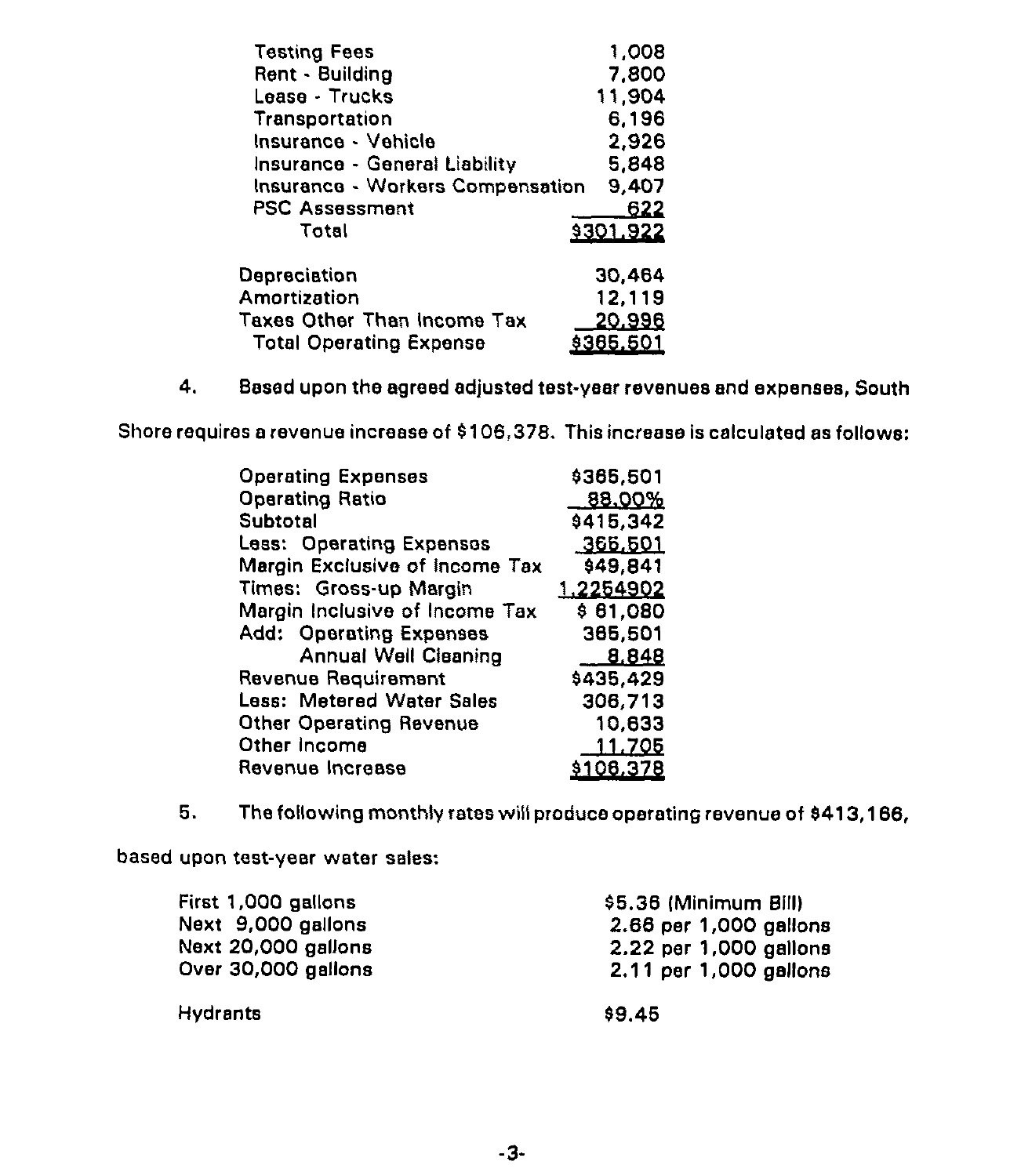B. South Shore's annual expenses for well cleaning should be S8,848. This amount Is based upon the average of South Shore's well cleaning expenses for the past three years.

7, South Shore agrees to place 98,848 of its annual revenues into a restricted account. Each month South Shore shall deposit S737,33into this restricted account. Disbursements from this account will be made solely for well cleaning expenses. South Shore further agrees to submit every six months a written report of the disbursements from this account. This report shall Include a copy of sll Invoices for well cleaning expenses incurred during the period under review and statement of deposits to the account. South Shore shaii submit the first report on or before July 31, 1888. Within two years of the date of an Order accepting this Agreement, the Commission should review the need for continuing this restriction.

B. South Shore recognizes and acknowledges its obligation to operate its system st the lowest possible cost consistent with the furnishing of adequate, efficient, snd reasonable electric service. South Shore agrees to take all reasonable steps necessary to comply with this obligation.

B. This Agreement is reasonable, will result in fair, just, and reasonable rates, and should bs adopted by the Public Service Commission.

10. This Agreement is subject to the acceptance of and approval by the Public Service Commission.

11. If the Public Service Commission fails to accept snd approve this Settlement Agreement in its entirety, this proceeding shell go forward and neither the terms of this Settlement Agreement nor any matters raised during settlement negotiations shall bs binding on either signatory.

 $-4-$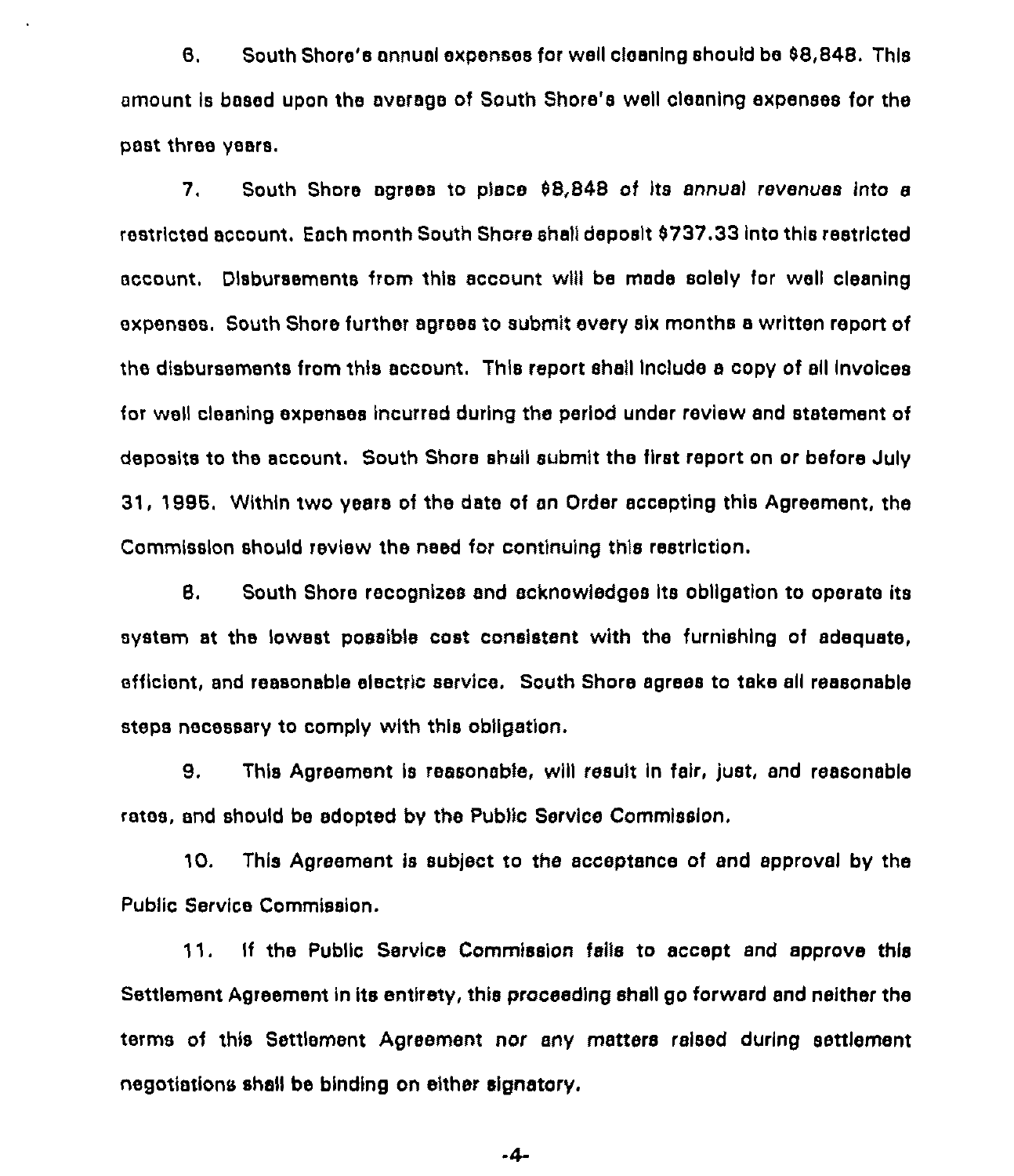12. If the Public Service Commission accepts and adopts this Settlement Agreement in its entirety and enters an order in this proceeding to that effect, South Shore shall not apply for rehearing in this proceeding nor bring an action for review of that order.

13. Commission Staff agrees to recommend to the Public Service Commission that this Agreement be accepted and approved.

14. This Settlement Agreement is submitted for purposes of this case only and is not deemed binding upon the signatories hereto in any other proceeding nor is it to be offered or relied upon in any other proceeding involving the signatories.

AGREED TO:

 $\bullet$ 

BRUCE F. CLARK Stites and Harblson 421 West Mein Street Frankfort, Kentucky 40601

Counsel for South Shore Water Works Company

GERALD E. WUETCHER Post Office Box 616 Frankfort, Kentucky 40602

Counsel for the Staff of the Public Service Commission